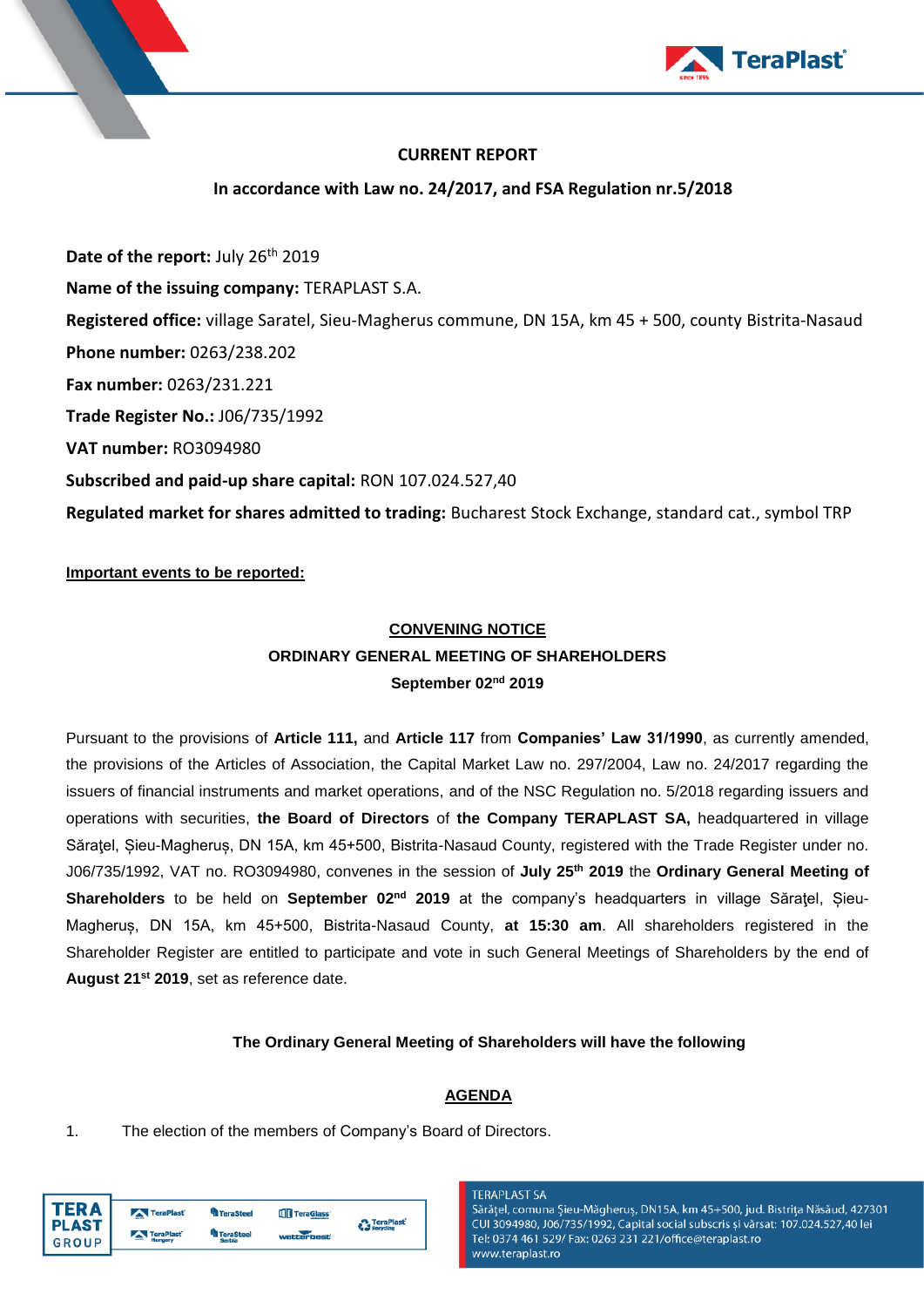

2. The establishing of the validity of the mandate of the Board members, starting with September 14<sup>th</sup> 2019. The Board of Directors proposes that mandate length will be 1(one) year.

3. The election of the external financial auditor of the Company.

4. The election of the internal financial auditor of the Company.

5. The establishing of the validity of the mandate of the external financial auditor and internal financial auditor.

6. The approval of the remuneration of the external financial auditor and internal financial auditor.

7. The approval of the striking off from the Trade Register of Bistrita-Năsăud the mentions concerning the auditor whose appointment will not be extended, if applicable.

8. Mandating Mr Dorel Goia and Mr Alexandru Stânean to negotiate and any of them to sign the administrative contracts of the directors and the contracts with the financial auditor and the internal auditor, in the name and on behalf of the Company.

9. Empowering Mr Dorel Goia to sign for and on behalf of all shareholders present at the assembly, the Decision of O.G.M.S.

10. Empowering the legal adviser, Mrs. Diana Bretfelean, to accomplish all formalities regarding registration of the Decision of O.G.M.S. at the Trade Register of Bistrita-Nasaud Law Court and to publish such decision in the Official Gazette of Romania, Part 4.

(1) One or more shareholders jointly or severally representing at least 5% of the share capital, have the right (i) to introduce items on the General Meeting of Shareholders' agenda, provided that each item is accompanied by an explanation or a decision draft submitted for adoption to the General Meeting of Shareholders; (ii) to submit decision drafts for the items included or suggested to be included on the General Meeting's agenda.

(2) Any of the rights stipulated in paragraph (1) above may only be exercised in written, and the documents shall be submitted in a closed envelope at the company's headquarter, or sent by any type of mail or fast delivery with acknowledgment of receipt, the envelope bearing a clear note written in capital letters "FOR THE GENERAL MEETING OF SHAREHOLDERS OF 02/03.09.2019", or sent by messenger delivery or electronic means, with the extended electronic signature included according to Law 455/2001 on the electronic signature, at the following e-mail [secretariatCA@teraplast.ro,](mailto:secretariatCA@teraplast.ro) mentioning at subject: "FOR THE GENERAL MEETING OF SHAREHOLDERS OF 02/03.09.2019".

(3) The shareholders can exercise the rights stipulated in paragraph (1) letters (i) and (ii) within maximum 15 calendar days following the date of publication of this convening notice, namely no later than **August 14th, 2019 inclusively.** Each shareholder shall be entitled to address questions regarding the items on the General Meeting's agenda, and the company shall reply to the shareholders' questions during such meeting. The questions shall be submitted in a closed envelope at the company's headquarter, or sent by any type of mail or fast delivery with acknowledgment of receipt, the envelope bearing a clear note written in capital letters "FOR THE GENERAL MEETING OF SHAREHOLDERS OF 02/03.09.2019", or sent by messenger delivery or electronic means, with the extended electronic signature included according to Law 455/2001 on the electronic signature, at the following e-mail [secretariatCA@teraplast.ro,](mailto:secretariatCA@teraplast.ro) mentioning at subject: "FOR THE GENERAL MEETING OF SHAREHOLDERS OF

| <b>TERA</b>  | TeraPlast | <b>TeraSteel</b> | TeraGlass' | <b>P</b> TeraPlast |
|--------------|-----------|------------------|------------|--------------------|
| <b>PLAST</b> | TeraPlast | <b>TeraSteel</b> |            | Recycling          |
| <b>GROUP</b> | Hungary   | Serbia           | webberbest |                    |

#### **TERAPLAST SA**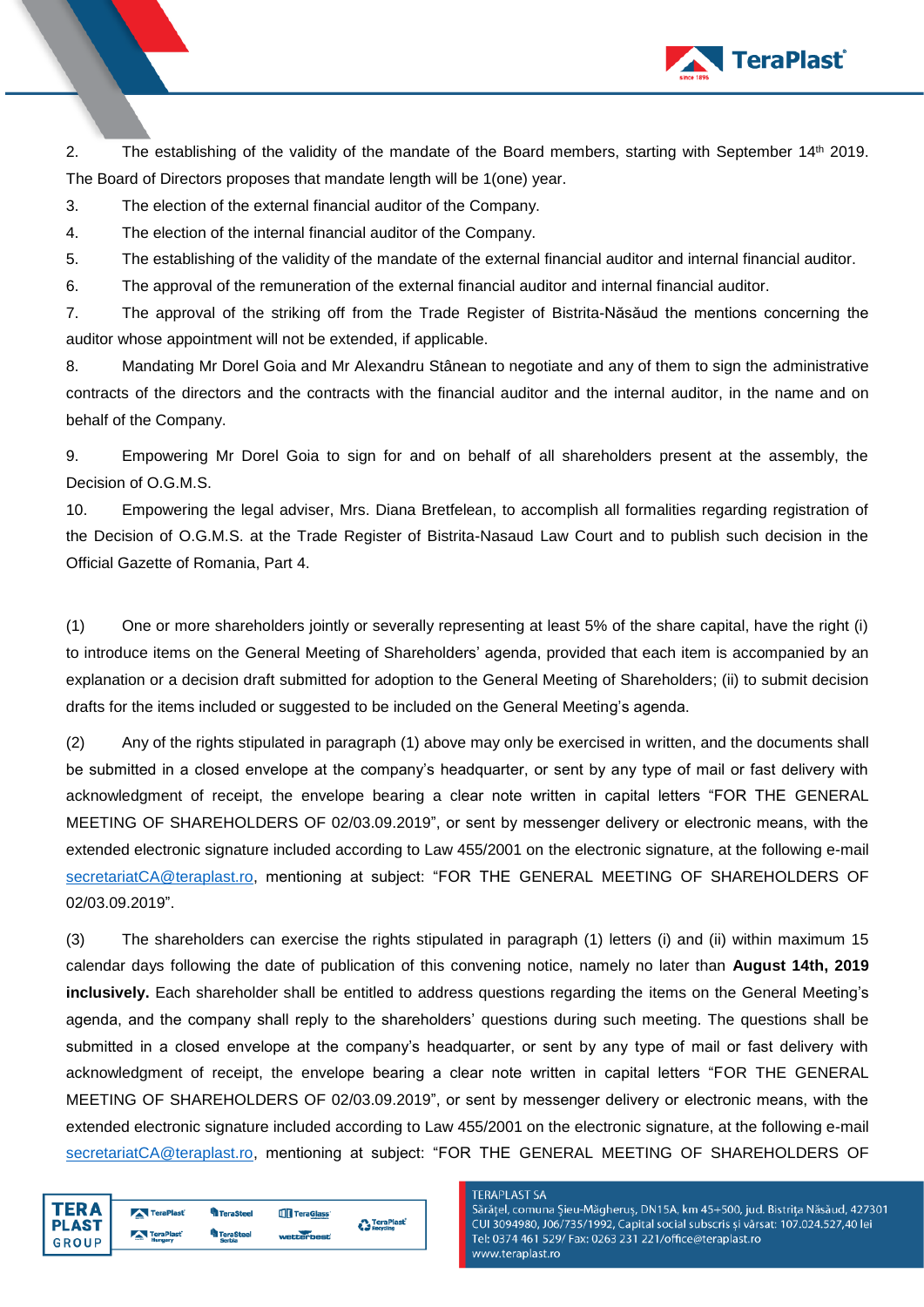

### 02/03.09.2019", on or by **August 31, 2019 inclusively**.

The shareholders can participate in person or they can be represented in the General Meetings of Shareholders either by their legal representatives or by other agents authorised by a special power of attorney or a general power of attorney, as provided by Article 92 paragraph (10) of Law 24/2017 on the issuers of financial instruments and market operations.

Shareholders' access shall be permitted upon proof of their identity, consisting in case of shareholders, who are natural persons, of their ID card or, in case of legal entities, legal representative.

Shareholders can appoint a representative by a general power of attorney (authorisation) valid for no more than three years, authorising the appointed representative to vote in any matter subject to discussions of the General Meetings of Shareholders, provided such power of attorney (authorisation) be given by the shareholder, as customer, to an intermediary defined as per Article 2 paragraph (1) item 20 of Law 24/2007 on the issuers of financial instruments and market operations, or to a lawyer.

The shareholders cannot be represented in the General Meeting of Shareholders based on a general power of attorney (authorisation) by a person subject to a conflict of interests, pursuant to Article 92 paragraph (15) of Law 24/2007 on the issuers of financial instruments and market operations.

General powers of attorney (authorisations) should be submitted to the Company Record Office or sent by any type of mail or courier with acknowledgement of receipt, 48 hours before the general meeting, namely no later **August 31, 2019**, 15:30 pm for the Ordinary General Meeting, in copy, including the mention "Certified to be a true copy of the original" signed by the representative. The powers of attorney can also be sent by e-mail with the extended electronic signature included according to Law 455/2001 on the electronic signature, at the following e-mail [secretariatCA@teraplast.ro,](mailto:secretariatCA@teraplast.ro) mentioning at subject: "FOR THE GENERAL MEETING OF SHAREHOLDERS OF 02/03.09.2019".

The quality of shareholder and, in case of shareholders, who are legal entities, or entities without legal personality, the quality of legal representative is ascertained based on the list of shareholders as of the reference/registration date, received by the issuer from the Central Depository or, accordingly, in case of different reference/registration dates, based on the following documents submitted to the issuer by the shareholder:

a) the statement of account certifying the quality of shareholder and the number of owned shares;

b) documents certifying that the details of the legal representative are recorded at the Central Depository/ participants concerned;

However, if the Shareholder did not inform the Central Depositary in a timely manner of its legal representative or if this information is not mentioned in the list of shareholders from the reference date received by the Company from the Central Depository, then the proof of the representative status will be with the Company Statement, or a certified copy of the original, issued by the Trade Registry or any other document, in original or in a copy conforming to the original, issued by a competent authority in the State in which the shareholder is legally registered, for the purpose of

| TERA                         | TeraPlast | <b>TeraSteel</b>           | TeraGlass' | <b>P</b> TeraPlast |
|------------------------------|-----------|----------------------------|------------|--------------------|
| <b>PLAST</b><br><b>GROUP</b> | TeraPlast | <b>TeraSteel</b><br>Serbia | webberbest | <b>Recycling</b>   |

#### **TERAPLAST SA**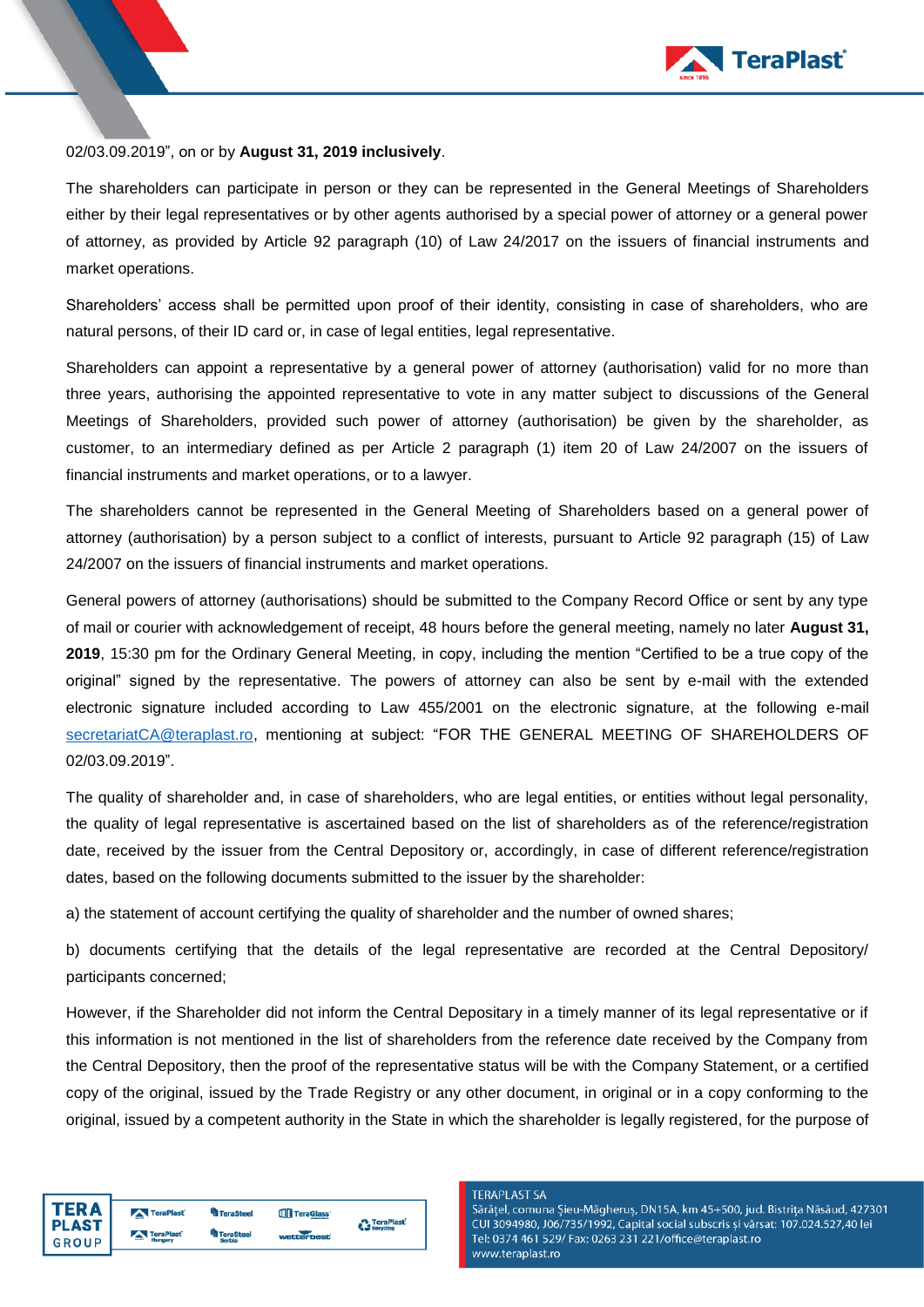

proving the existence of the legal person and the legal representative's name / quality, with a maximum of 1 month validity reported on the date of publication of the convocation of the general meeting.

The documents attesting the quality of legal representative elaborated in a foreign language other than English must be accompanied by a translation done into Romanian or English by a certified translator.

The identification criteria referred above shall be accordingly applied also in case the need arises to prove that the shareholder, suggesting for new items to be included in the General Meeting of Shareholders' agenda, or directing questions to the issuer related to the items included in the General Meeting of Shareholders' agenda, is a legal representative.

Pursuant to Article 200 paragraph (4) of the NSC Regulation no. 5/2018 of financial instruments and market operations issuers, a shareholder can appoint only one representative in a certain General Meeting. However, if a shareholder holds shares with a trading company in several security accounts, such restriction shall not prevent such shareholder to appoint separate representatives for the shares held in each security account, for a certain General Meeting. Such provision is not detrimental to the provisions of paragraph (6) of Article 200 of the NSC Regulation no. 5/2018.

Pursuant to Article 200 paragraph (5) of the NSC Regulation no. 5/2018, a shareholder can appoint by power of attorney one or several deputy representatives for a general meeting, in the event the representative appointed as per paragraph (4) above is unable to attend. Where several deputy representatives are appointed by power of attorney, the order in which they will act shall be established.

The shareholders can cast their votes for the items noted in the agenda by mail, and the vote application form, accurately filled out and signed, shall be sent in a sealed envelope to the company's headquarter, which should arrive at the company's headquarter no later than **August 31st 2019**, 15:30 pm for the Ordinary General Meeting of Shareholders, the envelope bearing a clear note written in capital letters "FOR THE GENERAL MEETING OF SHAREHOLDERS OF 02/03.09.2019". The voting bulletins can be sent by e-mail with the extended electronic signature included according to Law 455/2001 on the electronic signature, at the following e-mail [secretariatCA@teraplast.ro,](mailto:secretariatCA@teraplast.ro) mentioning at subject: "FOR THE GENERAL MEETING OF SHAREHOLDERS OF 02/03.09.2019".

A representative can cast his/her vote by mail only when such representative has received from the shareholder a special/general power of attorney which will be submitted to the issuer pursuant to Article 92 par. (14) of Law 24/2017 on the issuers of financial instruments and market operations.

Special power of attorney forms to be used for voting by representative, as well as the forms to be used for voting by mail shall be made available for shareholders both in Romanian and in English, at the company's headquarter from **8:00 am to 4:30 pm** and on the company website: [www.teraplast.ro,](http://www.teraplast.ro/) heading "Investors", Section "General Meeting of Shareholders", starting with **July 30 th 2019.**

The special powers of attorney and the voting bulletins by mail shall be submitted in Romanian or English originals at the company's headquarter, or sent by any type of mail or fast delivery with acknowledgment of receipt, not later than **31.08.2019,** 15:30 pm for the Ordinary General Meeting of Shareholders, the envelope bearing a clear note

| ΓFR Δ<br><b>PLAST</b><br><b>GROUP</b> | TeraPlast | <sup>Un</sup> TeraSteel    | TeraGlass' | <b>P</b> TeraPlast<br>Recycling |
|---------------------------------------|-----------|----------------------------|------------|---------------------------------|
|                                       | TeraPlast | <b>TeraSteel</b><br>Serbia | webberbest |                                 |
|                                       |           |                            |            |                                 |

#### **TERAPLAST SA**